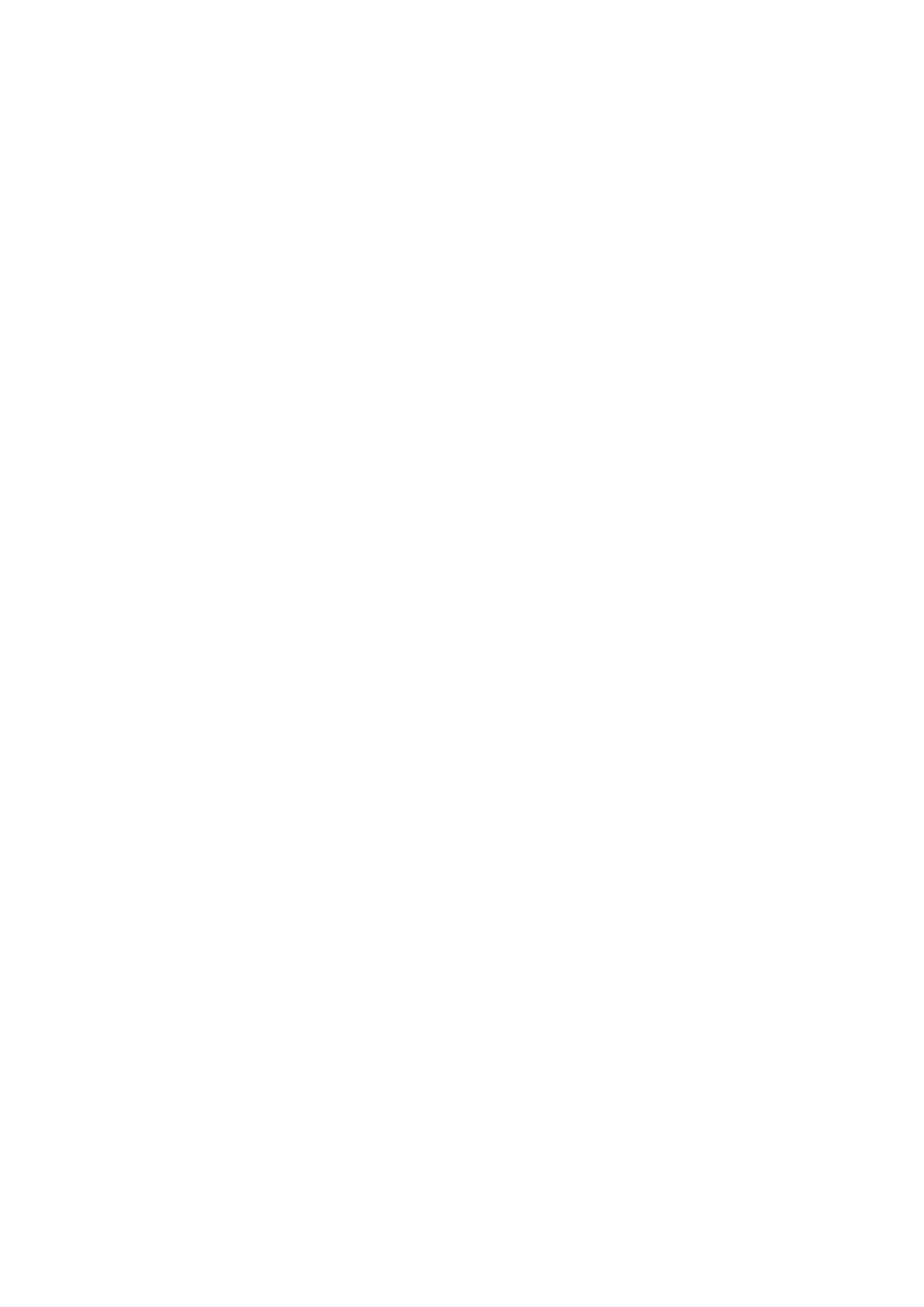Certificate management is the process of monitoring and managing the life cycles—from acquisition and deployment to tracking renewal, usage, and expiration—of all SSL/TLS certificates deployed within a network. This process provides IT administrators with complete visibility and control over their SSL/ TLS environments and helps them pre-empt security breaches, outages, and compliance issues.

Before understanding why SSL/TLS certificate management should form an integral component of your organization's IT security strategy and how to build an enterprise-wide certificate management program, let's take a look at how certificates work to keep online communications secure.

## **SSL certificates and their role in securing online communications.**

An SSL certificate, also known as a public key certificate, is an electronic document that verifies one's ownership of a public key. When site owners install SSL certificates onto their web servers, all web traffic between their servers and users' browsers gets encrypted, ensuring confidentiality of the information exchanged. The application protocol HTTP automatically changes to HTTPS in the browser's omnibox and a padlock icon appears, indicating that all connections to the website remain private.

You can view the SSL certificate of any website that runs on HTTPS and you will find the following information: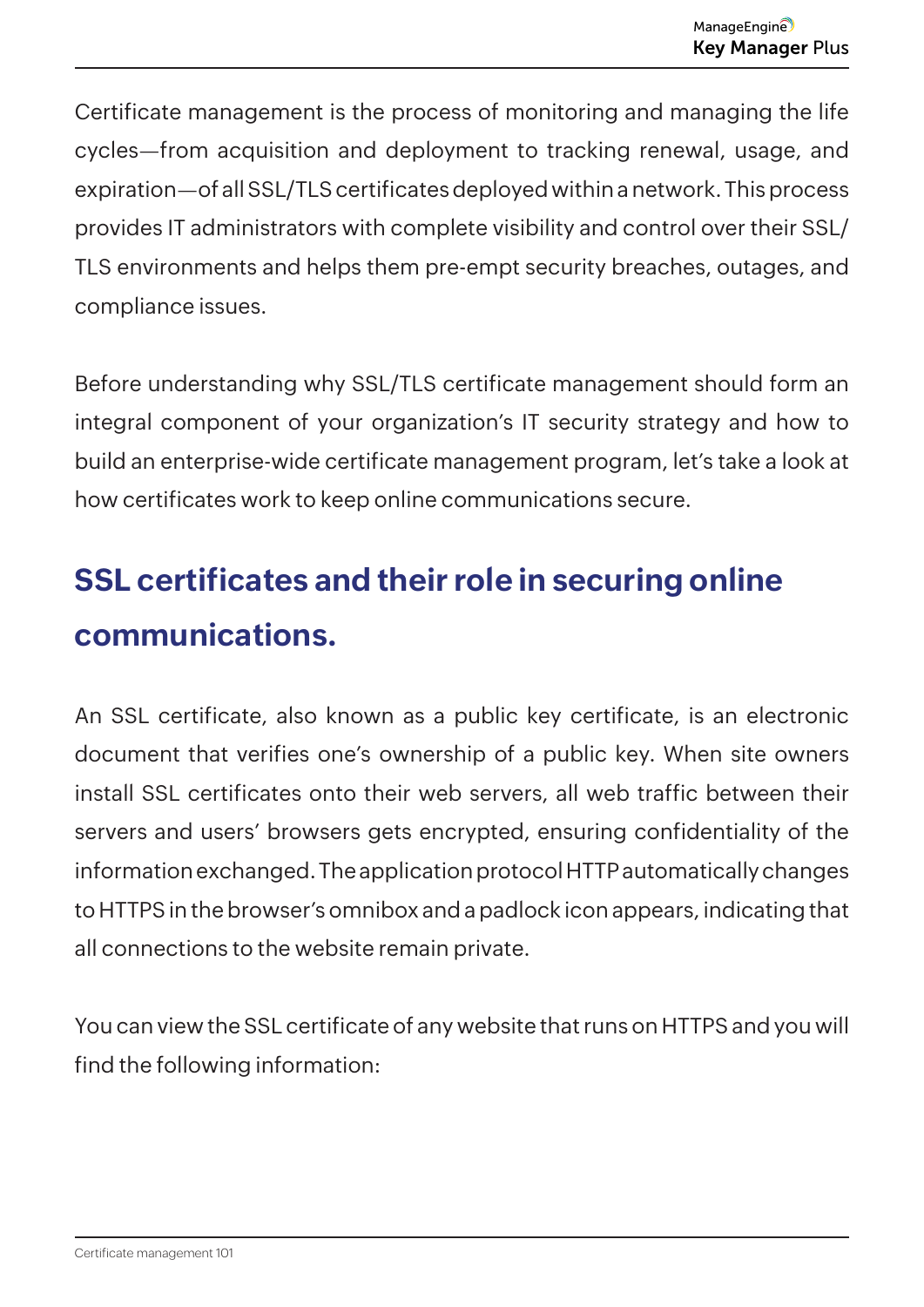

**Public key:** Shows details of which public key and cryptographic algorithm are used for signing the certificate.

**Site owner identity:** Identifies the site owner who has installed the certificate on his website.



**Digital signature:** Shows the signature of a trusted third party that authorizes the legitimacy of the site owner's identity and their website.

SSL certificates are usually signed and issued by entities called certificate authorities (CAs). These are third-party organizations that play a pivotal role in internet security by acting as the epitome of trust for both parties—site owners purchase SSL certificates to gain their customers' trust and site visitors rely on SSL for their data privacy. Browser companies trust only those SSL certificates issued by internationally acknowledged CAs and will throw error messages when connecting to websites that use locally generated SSL certificates.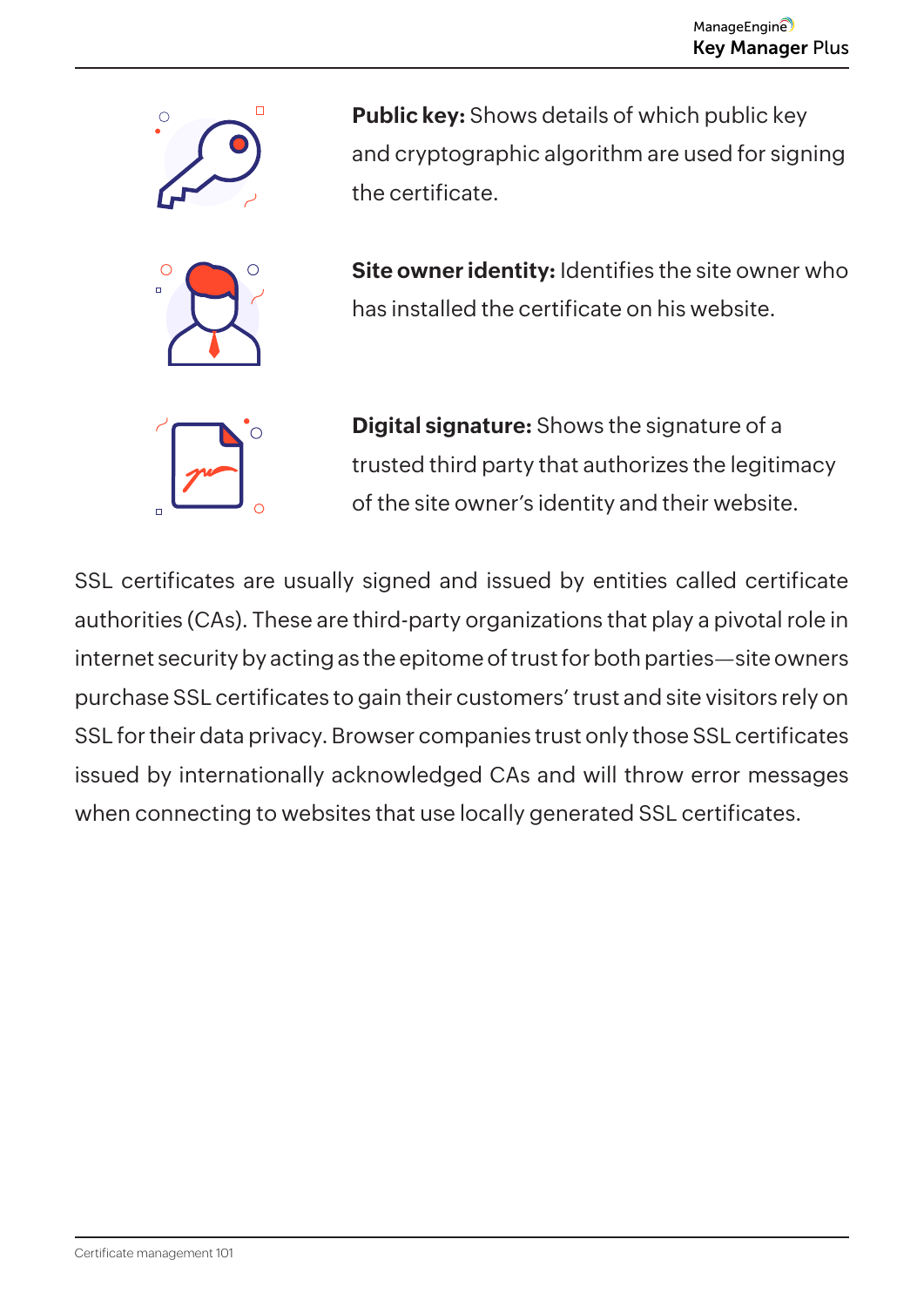### **How do SSL certificates work?**

When browsers attempt to establish an encrypted session with a website that's secured with SSL, the following sequence of operations occurs in the background:

- 1. The browser connects to a web server secured with SSL and requests the server to prove its identity.
- 2. The web server receives the request and sends back a copy of its SSL certificate along with its public key.
- 3. The browser receives the certificate and checks its legitimacy by comparing it with a predefined list of trusted CAs. If the browser trusts the certificate, it creates a symmetrical key called the session key, encrypts the key using the server's public key, and sends it back to the server.
- 4. The web server decrypts the message using its private key, sends an acknowledgement—that is encrypted using the session key—back to the browser to start the session.
- 5. The browser and server then begin the session afterwards, in which all exchanged information is encrypted using the session key.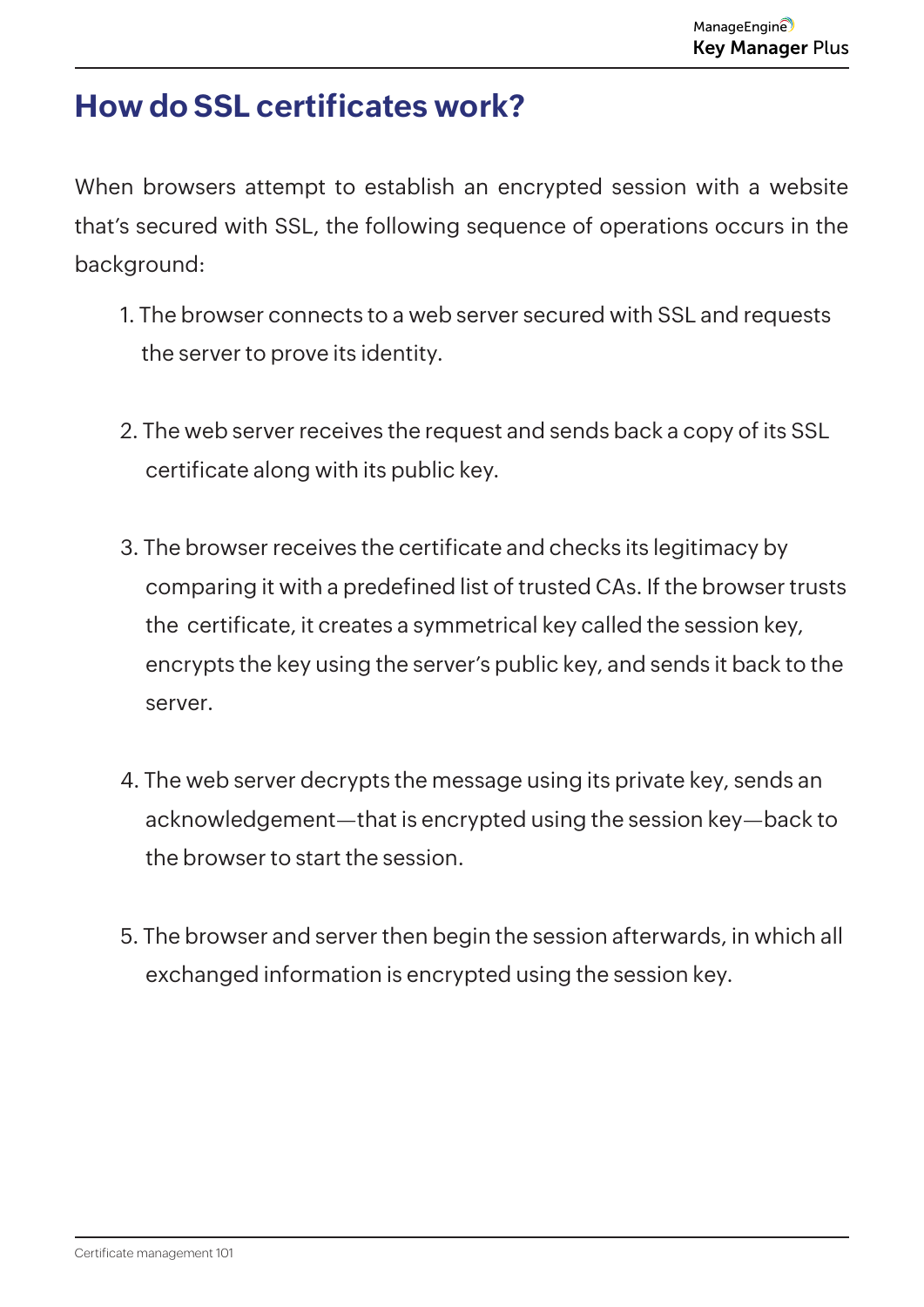

However, implementing SSL encryption for websites is not a one-time process. SSL certificates expire after a predefined duration and have to be constantly renewed. Failing to renew will cause browsers to lose trust in that website's legitimacy, which is shown as error messages. Worst case scenario, expired certificates may also pave the way for security breaches. Therefore, organizations need to maintain surveillance on the life cycles of all certificates deployed within their network and constantly monitor their usage to ward off any chances of data breaches or website outages.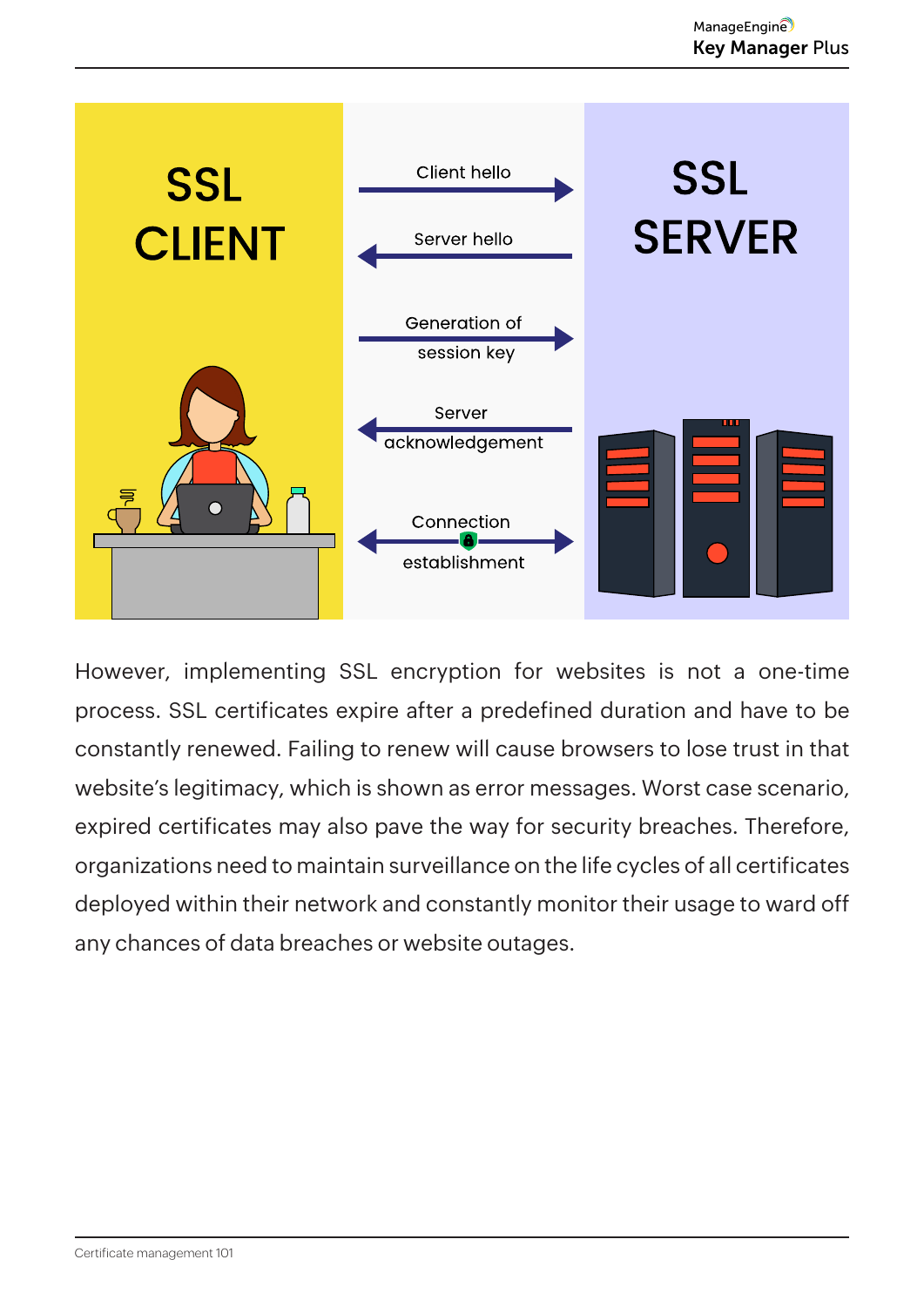# **Current state of certificate management in**

### **enterprise IT\***



**61%**of enterprises are deploying more keys and certs because of shorter certificate lifespan



**60%**of enterprise don't have an enterprise-wide cryptographic strategy for deploying keys and certs



**\*** State of Machine Identity Management, Ponemon Institute, 2021



**51%** of enterprises mark crypto agility as a tope strategic priority for IT security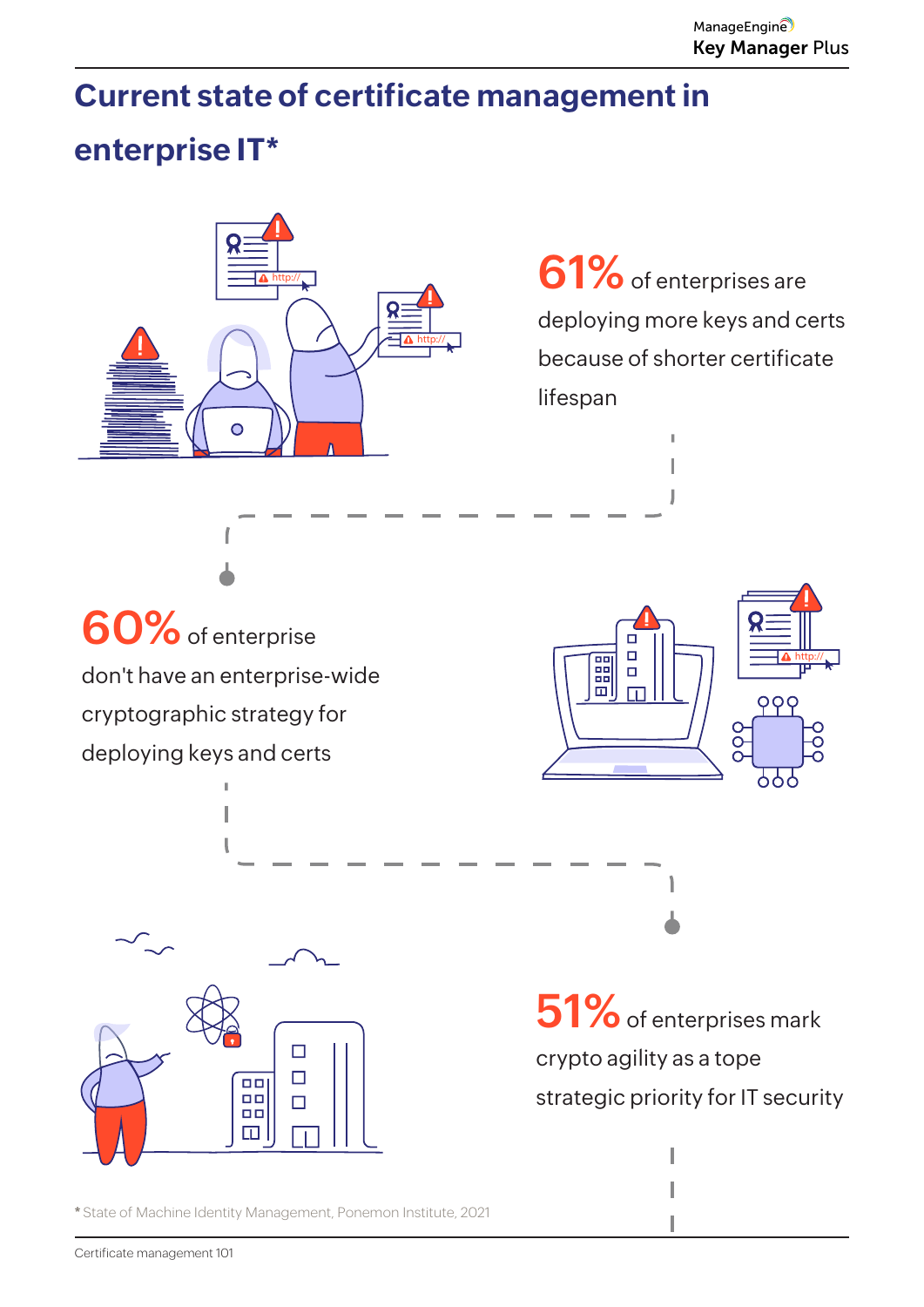**82%**of organizations feels SSL/TLS certificates are the most crucial machine identity

> Ì. I



I



**41%**of companies experienced 4 or more service outages due to expired certs in the last 24 months.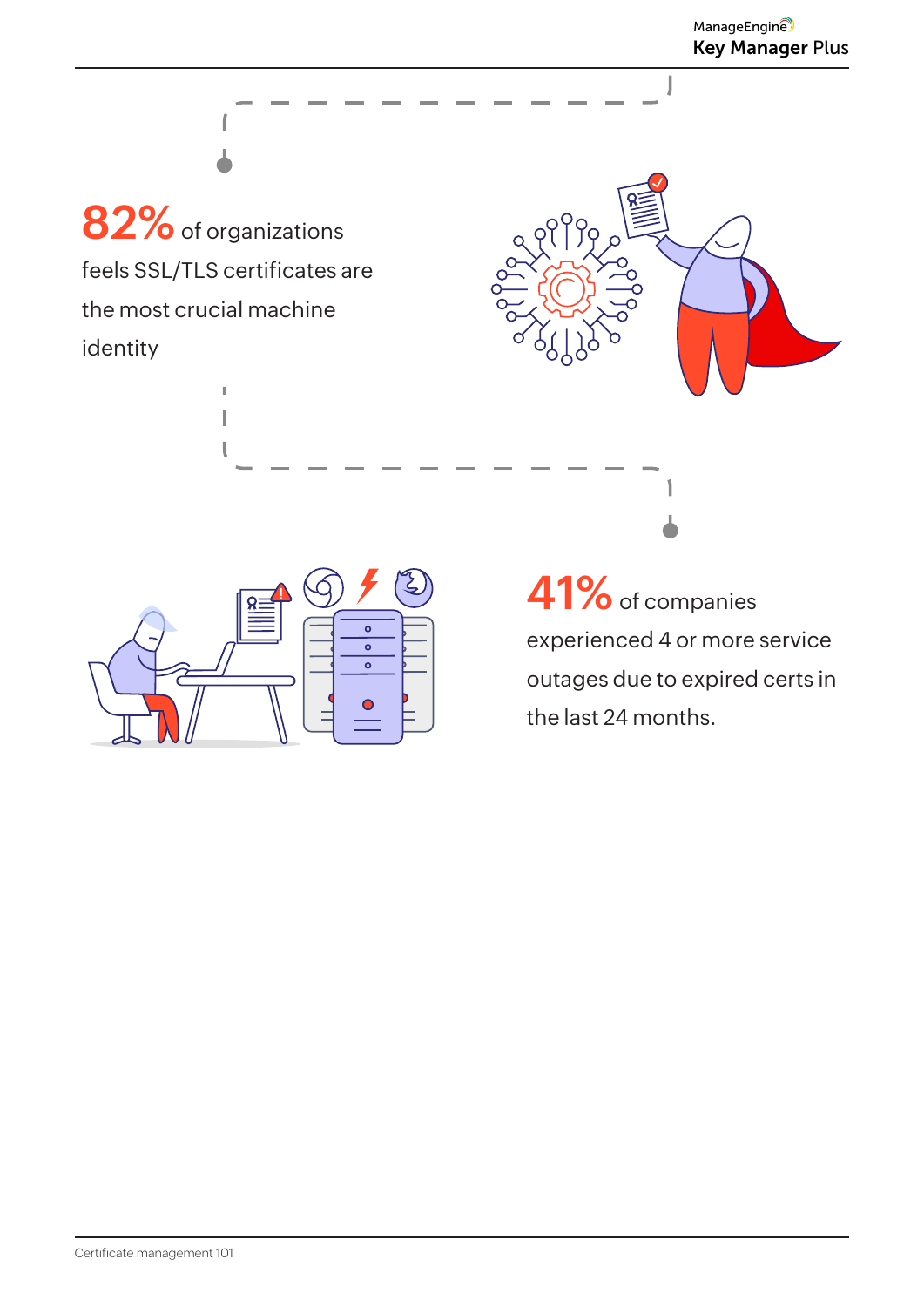## **Take the guesswork out of SSL/TLS certificate management**

With digital transformation and cloud adoption taking over almost every industry, organizations are witnessing a splurge of certificates scattered across their networks. In addition, browser communities are increasingly moving towards short-lived certificates with an intent to improve the baseline security of online services. These factors have left IT administrators with the huge responsibility of tracking the life cycle of every security certificate deployed within their network, monitoring these certificates for any unusual activity, and renewing them before expiration. This is very daunting, especially for large organizations that juggle a lot of certificates. A centralized platform that can automate certificate management operations and provide insights on an organization's SSL environment is exactly what IT administrators need. Here are a few of the many advantages of deploying a centralized certificate management solution:



#### **1. Timely alerts to prevent outages and protect brand reputation.**

It's not uncommon for organizations to let a certificate or two expire by mistake. But one expired SSL certificate is all it takes for visitors to lose trust in your brand's credibility. Implementing a centralized certificate management solution alerts administrators when certificates are about to expire and reduces the possibility of website outages due to unexpected certificate expiration.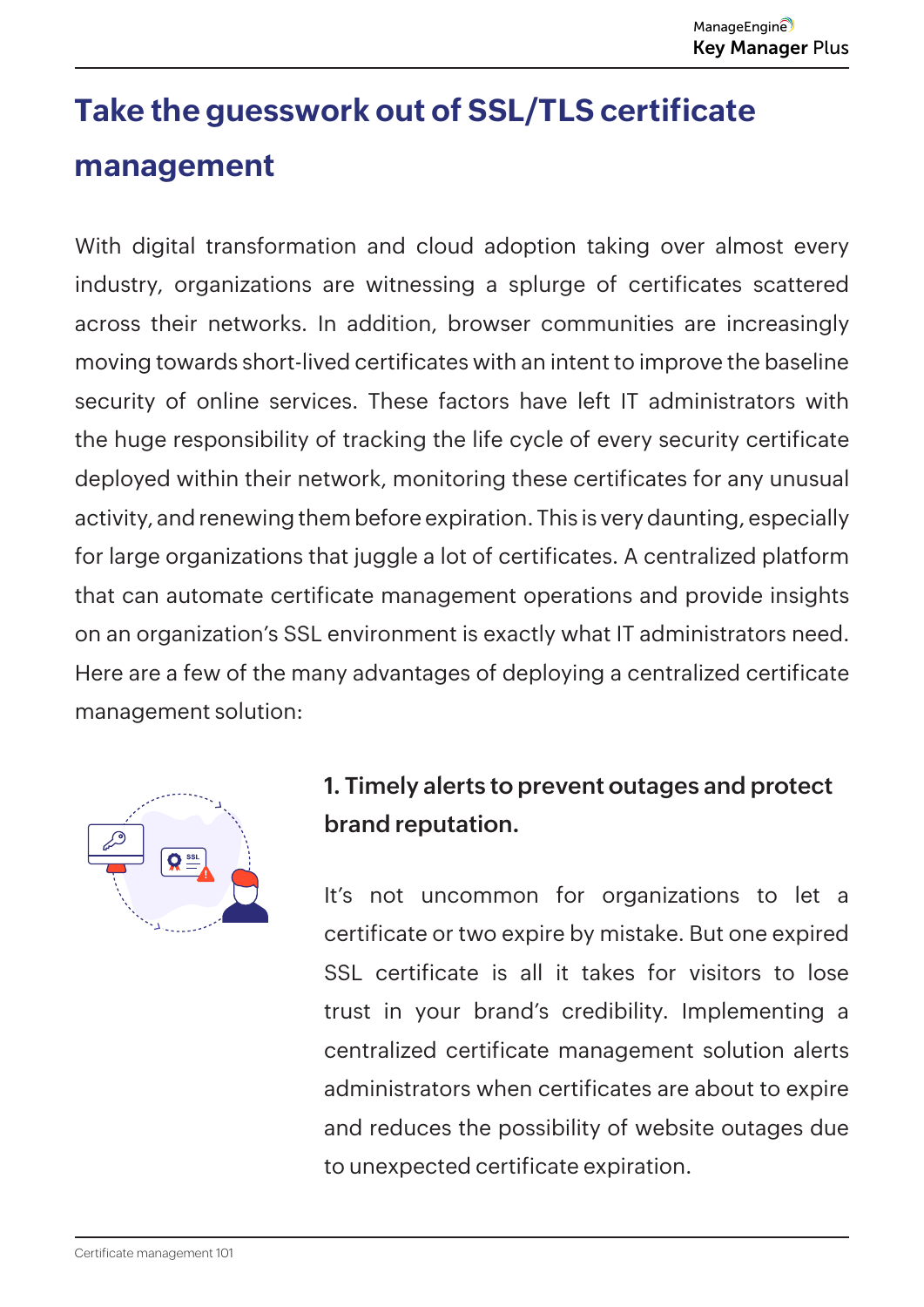

#### **2. Centralized inventory and increased transparency.**

Quite often, SSL certificates are requested and deployed by teams locally, as needed, but then their existence is soon forgotten. Centralized management consolidates all of an organization's certificates in a single repository and streamlines the acquisition, deployment, and renewal processes. This provides administrators with complete transparency and control over their SSL environments.

#### **3. Reduced time and effort.**

Most of all, centralizing and automating certificate management greatly reduces operational costs and staff time associated with managing individual certificates.

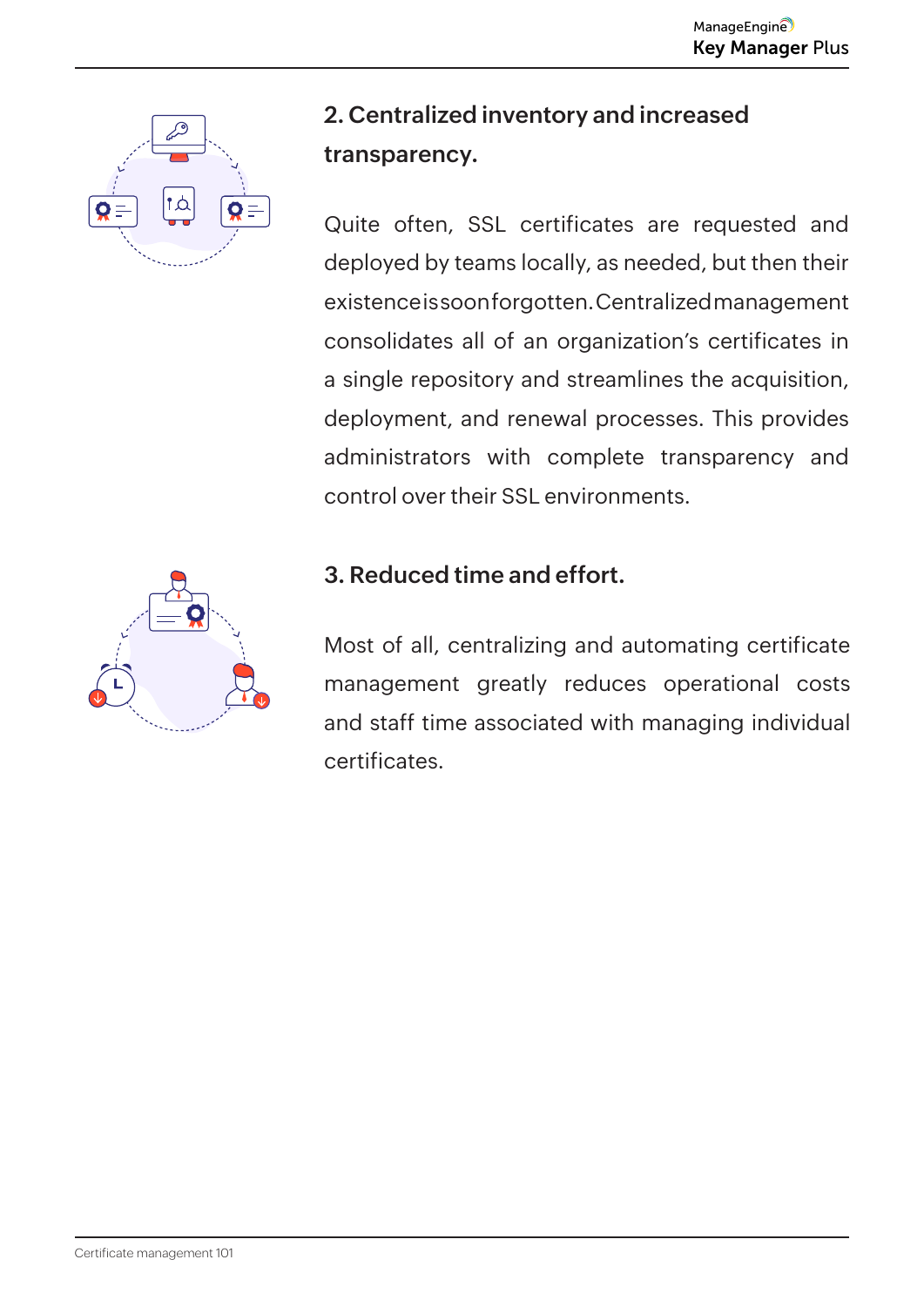### **Eliminate certificate fatigue by centralizing life cycle management with Key Manager Plus.**

Key Manager Plus, our web-based key and certificate management solution,provides administrators with much-needed visibility and control over their SSL environment. It centralizes and automates operations related to managing certificate life cycles and helps pre-empt security attacks, compliance issues, and site outages due to unexpected certificate expirations. Here's a quick summary of Key Manager Plus' features:

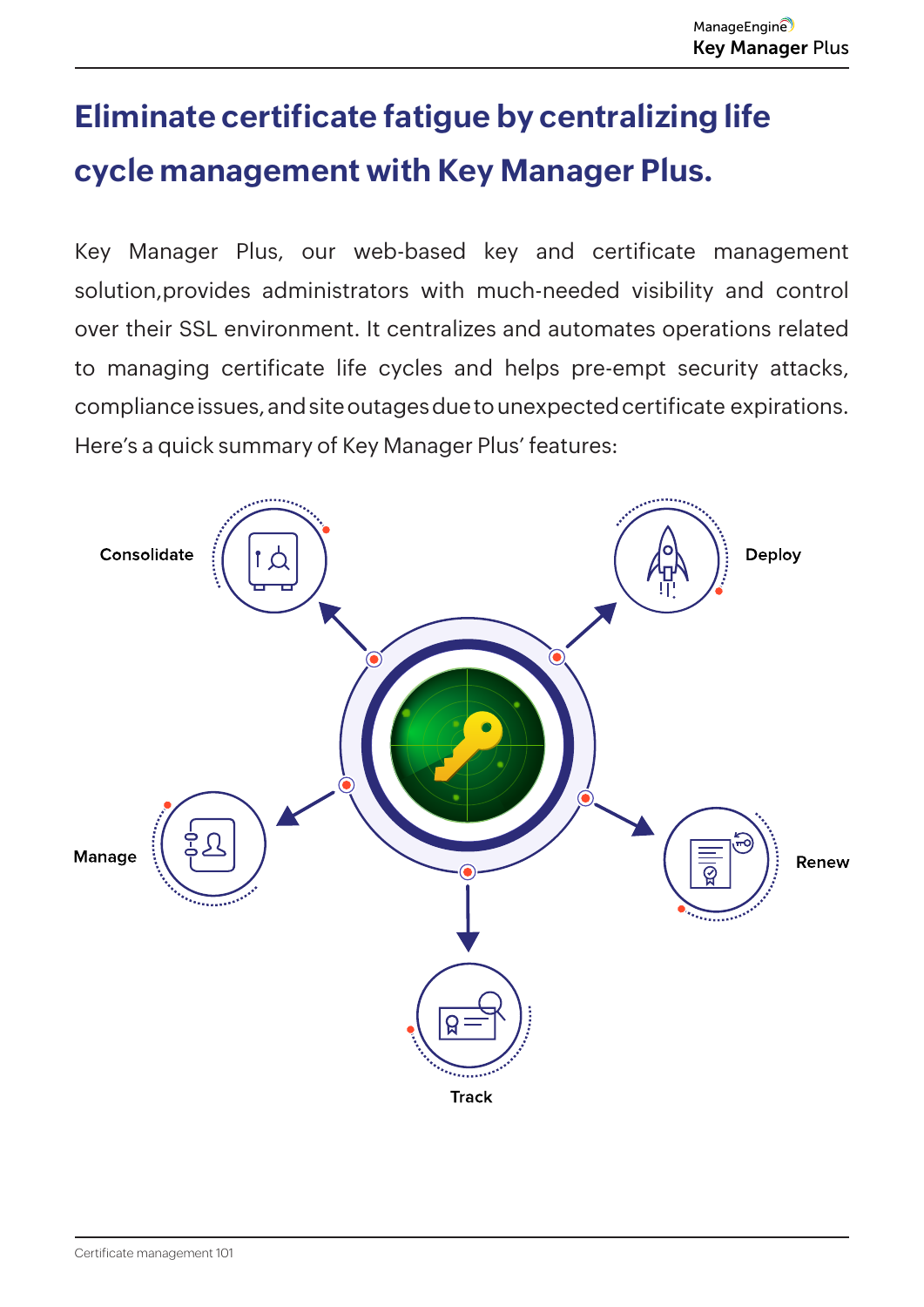- Centralized SSL certificate discovery and inventory
- Built-in CSR generation tool
- Streamlined certificate request workflow
- End-to-end life cycle management through third-party CA integrations
- Active Directory and MS Store integrations
- Instant, comprehensive reports on all certificate management operations
- Intuitive dashboard view

### **Gain complete visibility and control over your SSL/TLS environment**

**[Schedule a personalized demo](
https://www.manageengine.com/key-manager/demo.html?utm_source=Referral&utm_medium=Mailer&utm_campaign=Drip-campaign-kmp)**